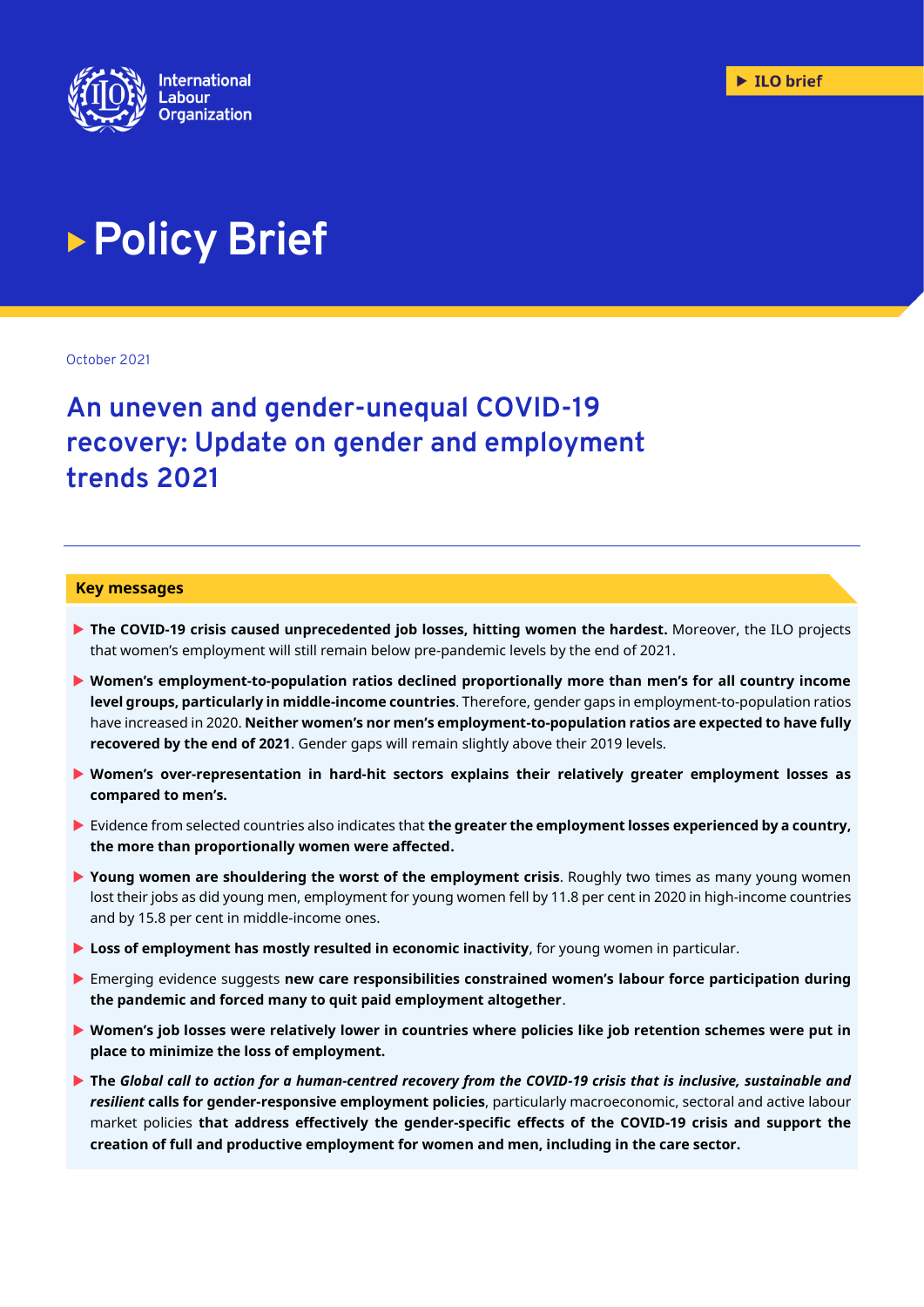## **1. Uneven losses, uneven recovery: The COVID-19 employment crisis from a gender perspective**

### **Unprecedented job losses have hit women hardest**

The pandemic caused catastrophic losses in employment for women in 2020. In absolute numbers, globally, women lost 54 million jobs whereas men lost 60 million. However, in percentage terms, jobs losses were larger for women, at 4.2 per cent compared to 3.0 per cent for men. Figure 1.1 puts these losses into a long-term perspective. The current crisis is in a contrast with the global financial crisis of 2008–

09, in which men were hit harder than women, with a smaller magnitude of overall job losses. Women's employment, however, took longer than men's to recover. Moving forward, the ILO's latest projection shows that employment for both women and men is likely to recover in 2021, but, once again, at a slower speed for women. While men's employment is projected to return to its prepandemic 2019 level, that for women is likely to remain roughly at its 2018 level. This means that total jobs for women would be 13 million fewer in 2021 than in 2019.

#### **Figure 1.1. Trend in global employment levels, 2006–2021\*, by sex**



Given the continuing growth in the global population, the employment-to-population ratios for both women and men are projected to stay below their pre-pandemic level by the end of 2021. The employment-to-population ratio for women declined in 2020 to 42.3 per cent, down from 44.8 per cent in 2019. This represents an unprecedented yearon-year decline. The ratio is projected to recover only partially to 43.2 per cent by the end of 2021. Similarly, the employment-to-population ratio for men declined from 70.4 per cent in 2019 to 67.5 per cent in 2020, and is projected to increase to 68.6 per cent in 2021.

<sup>1</sup> See the methodological appendix in ILO 2021. "Building Forward Fairer: Women's [rights to work and at work at the core of the COVID-19 recovery](https://www.ilo.org/gender/Informationresources/Publications/WCMS_814499/lang--en/index.htm)". ILO Policy Brief. Geneva: ILO.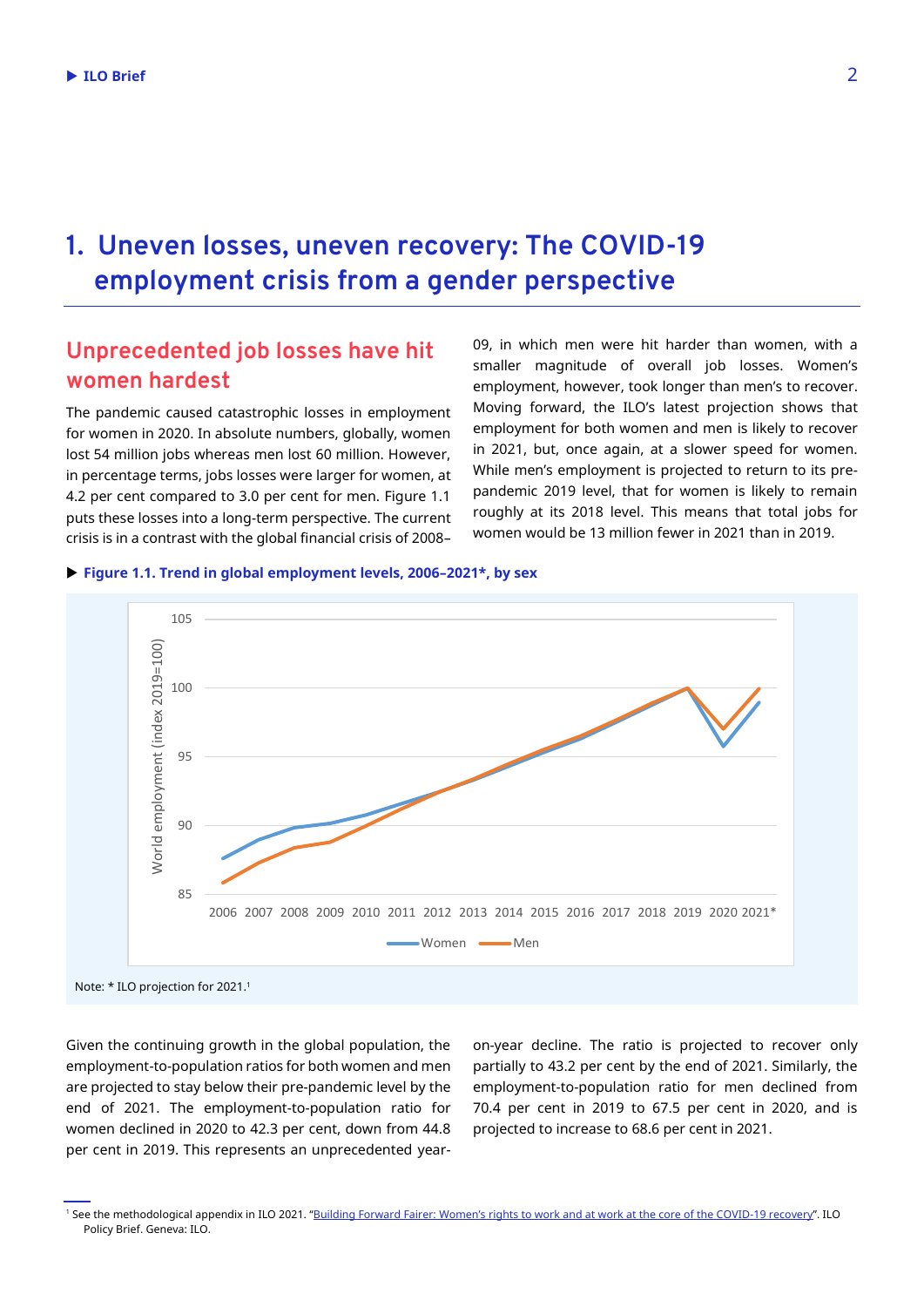### **Women's employment-topopulation ratios have declined proportionally more than men's, particularly in middle-income countries**

Table 1.1 shows that the decline in the global employmentto-population ratios has affected all countries across different income levels but in different ways. Employmentto-population ratios have declined between 2020 and 2019 by 1.8 percentage points in lower-middle-income countries, 2.0 percentage points in high-income countries, and 2.3 percentage points in low-income countries. Proportionally, these losses are greater in lower-middle-income countries (-6.1 per cent) and in upper-middle income countries (-4.1 per cent). In high- income countries and low-income countries, the employment losses measured by the employment-to-population ratios have been less drastic (-3.5 per cent and -3.4 per cent respectively).

Similarly, deriving relative employment-to-population losses for women and men requires analysing proportional changes, going beyond percentage points differences. For example, as measured by the employment-to-population ratio, women's employment in high-income countries declined by 1.9 percentage points during the crisis while for men it fell by 2.2 percentage points. However, proportional losses have been greater for women: the employment-topopulation ratio for women was 3.8 per cent lower in 2020 compared to 2019, whereas for men it fell by 3.3 per cent.

More broadly, figure 1.2 shows that for all country income groups, women have lost more jobs than men in proportional terms as measured by their employment-topopulation ratios. This also means that gender gaps in employment-to-population ratios increased in 2020, in particular in low-income countries. As was the case for total employment-to-population ratios, women's greater declines were observed in lower-middle-income countries (-7.2 per cent) and in upper-middle-income countries (-4.9 per cent).



#### **Figure 1.2. Changes in employment-to-population ratios across country income groups, 2019–21\*, by sex**

Note: \* ILO projections for the year 2021. 1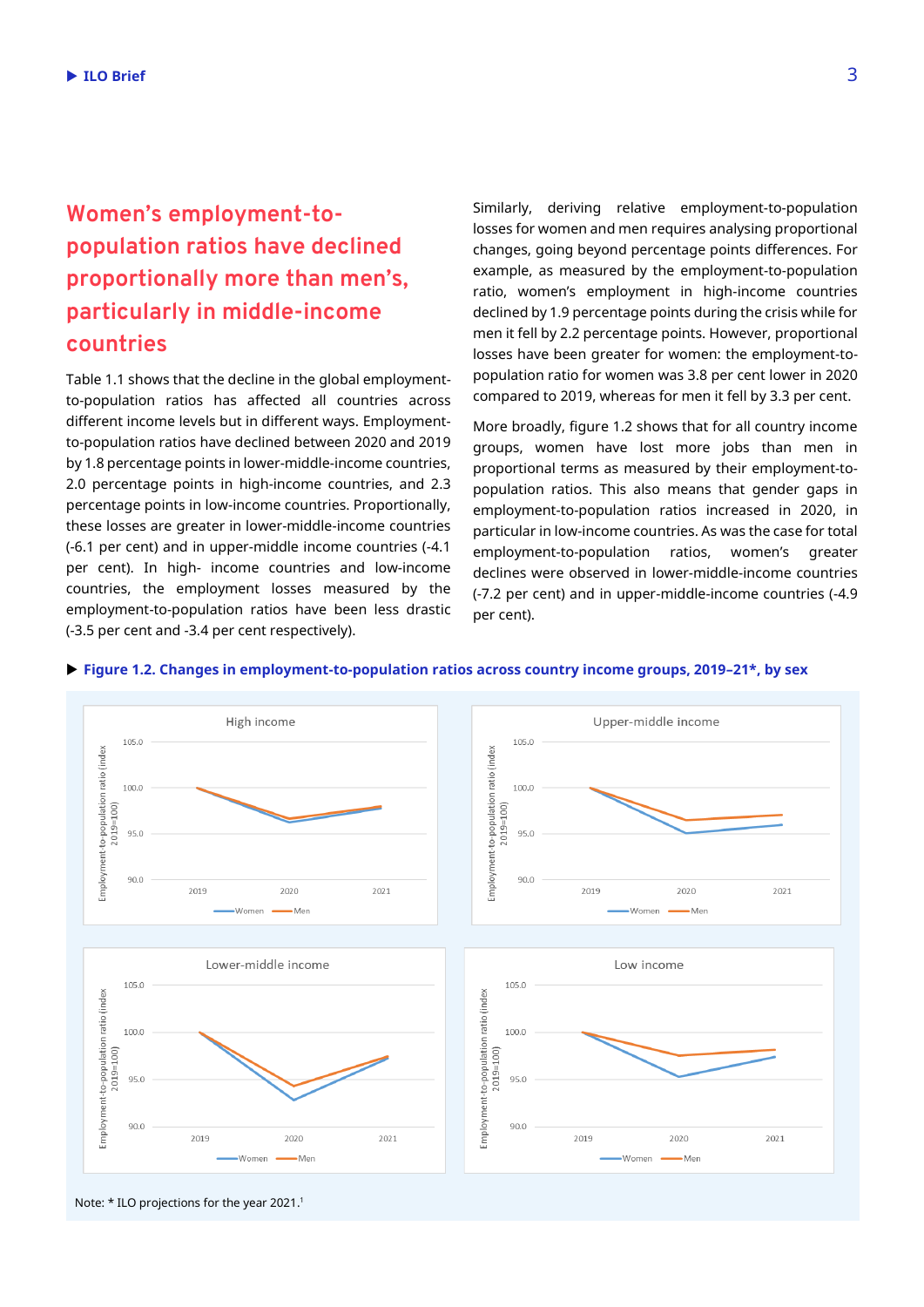|                     |       | Women | Men  | <b>Total</b> |
|---------------------|-------|-------|------|--------------|
| High-income         | 2019  | 50.7  | 65.4 | 58.0         |
|                     | 2020  | 48.8  | 63.2 | 56.0         |
|                     | 2021* | 49.6  | 64.1 | 56.8         |
| Upper-middle income | 2019  | 51.4  | 71.0 | 61.2         |
|                     | 2020  | 48.9  | 68.5 | 58.6         |
|                     | 2021  | 49.4  | 68.9 | 59.1         |
| Lower-middle income | 2019  | 31.8  | 71.8 | 52.1         |
|                     | 2020  | 29.5  | 67.7 | 48.9         |
|                     | 2021  | 30.9  | 70.0 | 50.7         |
| Low income          | 2019  | 54.9  | 72.5 | 63.6         |
|                     | 2020  | 52.3  | 70.8 | 61.4         |
|                     | 2021  | 53.5  | 71.2 | 62.2         |

#### **Table 1.1. Employment-to-population ratios across countries grouped by income level, by sex**

Note: \* ILO projections for the year 2021. 1

### **Women are already being left behind by an uneven recovery**

The ILO predicts that the employment recovery will be uneven, with discrepancies not only between countries but also between women and men. Table 1.1 shows that employment-to-population ratios are not projected to recover to pre-pandemic levels for any income-level country grouping in 2021. As figure 1.2 makes clear, projected increases in women's and men's employment-topopulation ratios between 2020 and 2021 will not be enough to compensate for the previous year employment losses. Moreover, gender gaps in employment-topopulation ratios will remain slightly greater than their prepandemic levels.

Preliminary evidence suggests that the recovery is not benefiting women and men equally. Figure 1.3 points to an absence of correlation between year-on-year variations in real GDP and men's employment growth. The picture for women is different. They have lost relatively more jobs than men for each percentage point change in the real GDP growth rate (year-on-year) but, more importantly, women's employment is not benefiting from the positive GDP growth rates already seen in 2020, as the correlation between year-on-year variations in real GDP and women's employment growth is negative. If confirmed, these trends mean that GDP recovery is leaving women behind, a pattern observed in previous crises. 2

<sup>&</sup>lt;sup>2</sup> ILO. 2020. "<u>[A gender-responsive employment recovery: Building back fairer](https://www.ilo.org/emppolicy/pubs/WCMS_751785/lang--en/index.htm)</u>", ILO Policy Brief. Geneva: ILO.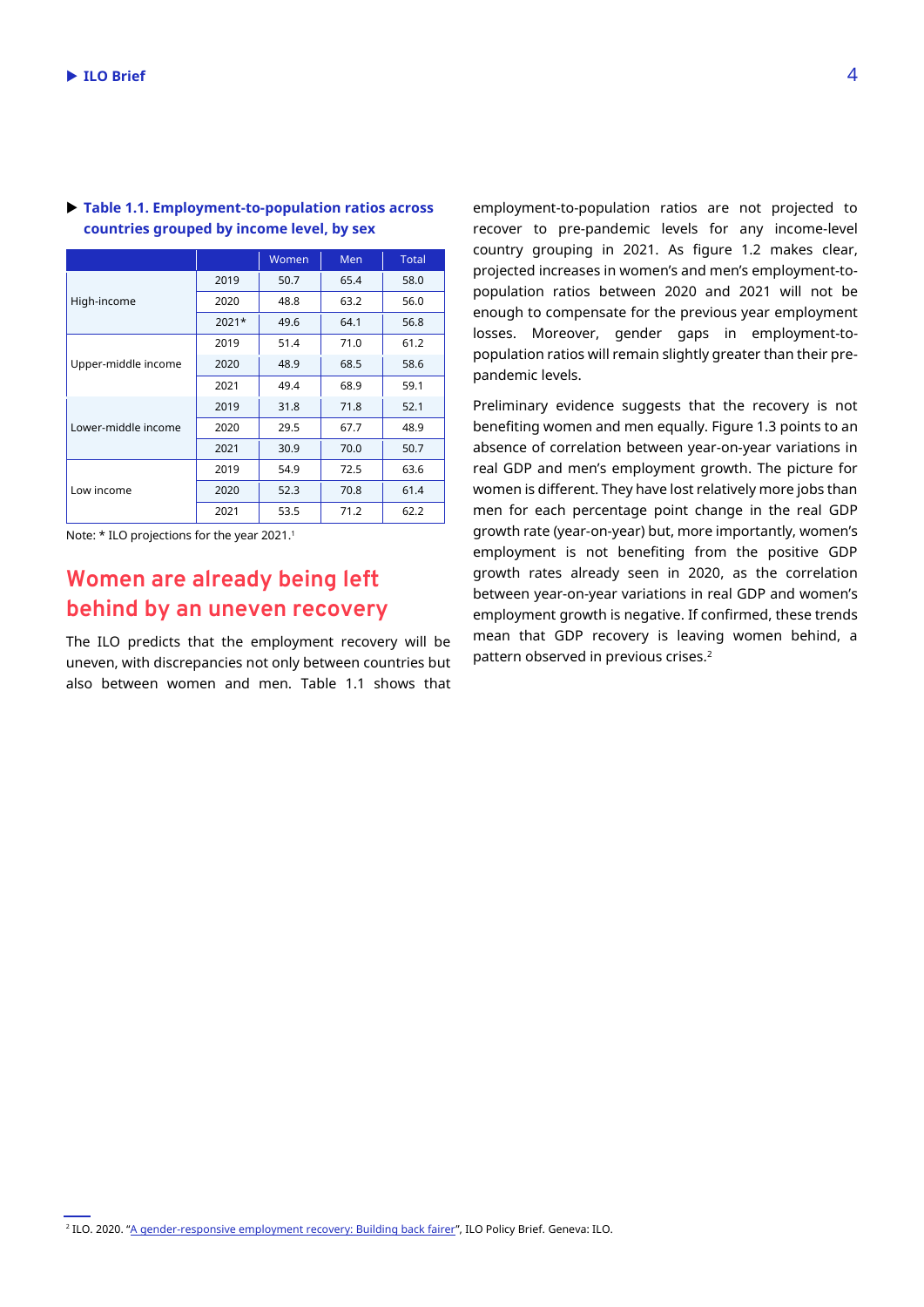

#### **Figure 1.3. Year-on-year change in employment for women and men (%) versus change in real GDP (%) (2020Q4)**

Source: Real GDP growth rates (%): The Economist Intelligence Unit, accessed 6 July 2021; author's calculation of employment growth rates, ILOSTAT, accessed 6 July 2021.

### **Young women are shouldering the worst of the crisis**

The differences in the impact made by the COVID-19 crisis are enormous between young (aged 15–24 years) and adult workers, and between young women and young men. Young women have been particularly hit hard by factors that have impacted women in general more strongly than men: namely, an over-representation in sectors severely affected by the crisis, such as accommodation, domestic work or labour-intensive manufacturing like garmentmaking (see below); and an over-representation in informal employment, where it is cheaper and easier to fire workers. In the case of young women, to these factors are added other youth-specific factors, like the fact that young people constituted a large proportion of job-seekers at a time when there were restrictions on searching for a job, and that when self-employed they often lack the resources to

stay afloat financially. A weaker attachment to the labour market also meant young women were frequently beyond the reach of emergency policies designed to support more senior (formal) workers. 3

Figure 1.4 shows that, according to a sample of 35 highincome countries, young women's employment shrank by 11.8 per cent, almost twice as much as it did for young men (–5.8 per cent, both median values). This is also far more than for adult women, who lost 0.8 per cent of employment in 2020 in median terms, while adult men lost 0.6 per cent. Given that high-income countries put in place an array of job retention measures designed to limit employment losses consequent on the pandemic, this appears to suggest they favoured prime-age workers and were not sufficient to reach young people. 4

<sup>&</sup>lt;sup>3</sup> See also ILO 2020. "[An update of the youth labour market impact of the COVID-19 crisis](https://www.ilo.org/emppolicy/pubs/WCMS_795479/lang--en/index.htm)". Geneva: ILO.

<sup>4</sup> O'Higgins, Niall, Sher Verick and Adam Elsheikhi. 2021. "[On the Nature of the Impact of the COVID-19 Pandemic on Youth Labour Markets: A Cross-](https://www.ilo.org/global/research/events-courses/rdw/7/WCMS_794440/lang--en/index.htm)[Country Analysis](https://www.ilo.org/global/research/events-courses/rdw/7/WCMS_794440/lang--en/index.htm)", presented at the "7th Conference of the Regulating for Decent Work Network", Virtual Conference, International Labour Office Geneva, Switzerland, 6–9 July.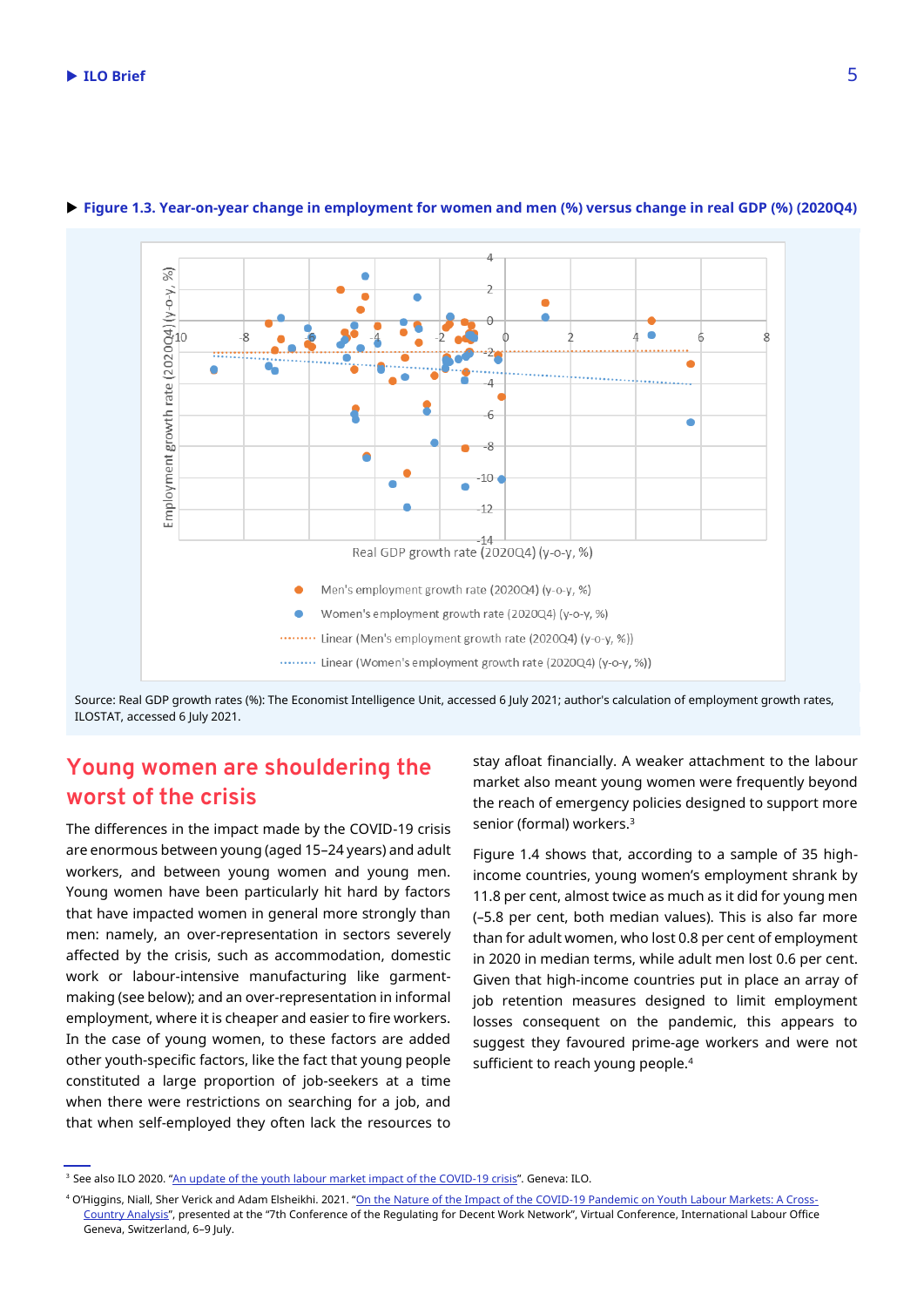

#### **Figure 1.4. Change in employment for youth and adults by sex and income group, end of 2020 (year-on-year)**

Source: Author's calculations based on ILOSTAT, accessed 5 July 2021. The box chart is based on a sample of countries with available data (35 high-income countries and 23 middle-income countries) and are unweighted. The graph should be read as follows: (a) the horizontal line passing through the middle of the box represents the median value (50th percentile); (b) the upper boundary of the box represents the 75th percentile; (c) the lower boundary of the box represents the 25th percentile; (d) the adjacent lines below and above the box represent the lowest and highest values, respectively.

Data from a sample of 23 middle-income countries show that approximately 1 in 6 young women (-15.8 per cent) lost their job in 2020 (figure 1.4). This is over twice as many as young men (–7 per cent), over three times as many as adult women (–4.7 per cent) and nearly six times as many as adult men (–2.7 per cent, all figures in median terms). These figures also point to the gender gap in youth employment having become more pronounced in middle-income countries during the crisis.

When individuals lose their jobs, whether in wage-earning positions or self-employed, they can either actively seek a new job (become unemployed) or withdraw from the labour market (become economically inactive). Past crises indicate that women who withdraw from the labour market find it more difficult than men to re-enter and often continue to remain outside of the labour force. Among other reasons, this is often as a consequence of unpaid care work having been redistributed in line with more traditional gender roles; something which can occur when women are out of employment for a longer period than men.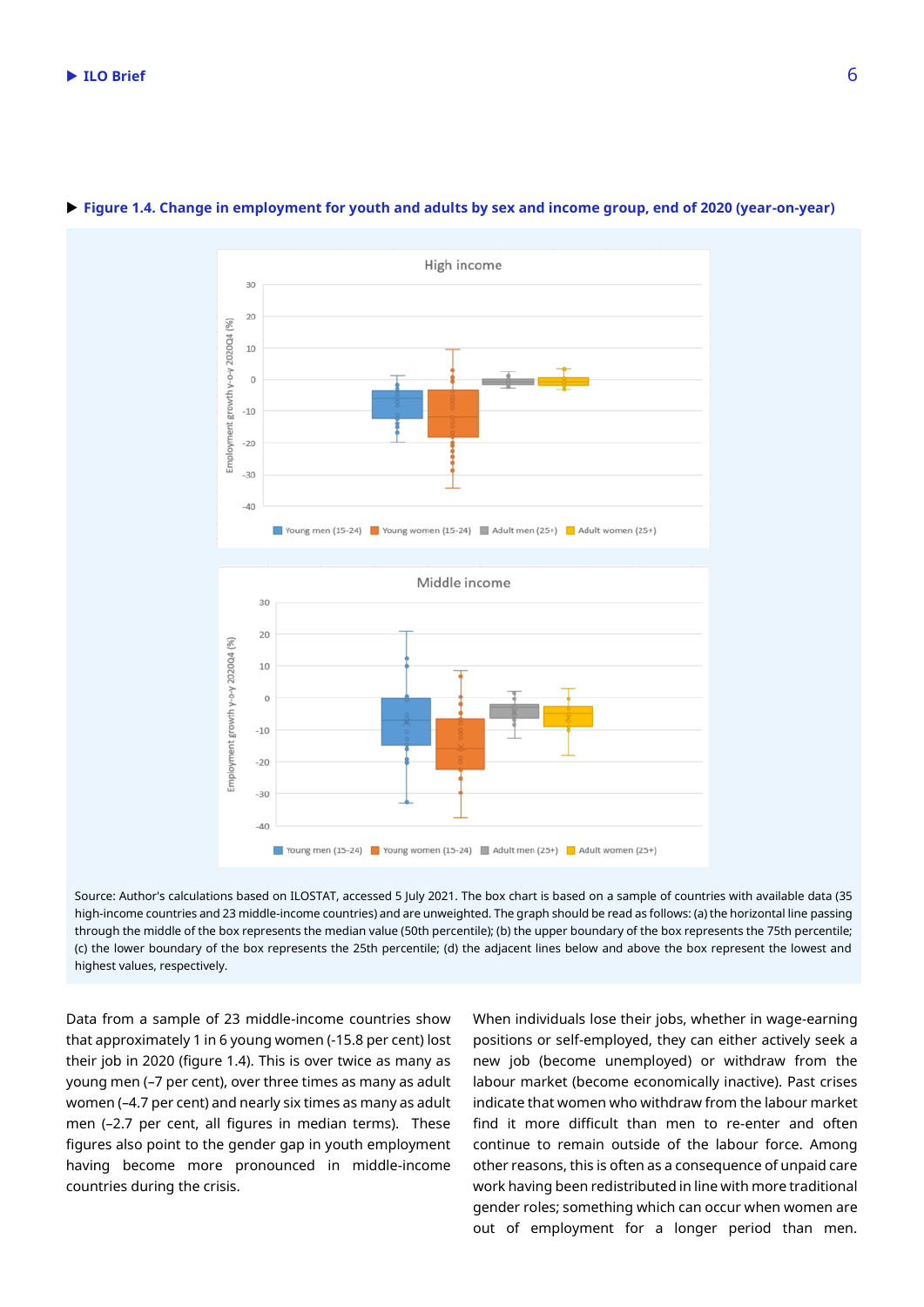Prolonged spells of economic inactivity, in turn, erode women's labour market opportunities. The same is true for young people who do not engage in education or training.

As illustrated in figure 1.5, the employment cataclysm brought about during 2020 by the COVID-19 crisis did not result in wholesale unemployment, but, with a few exceptions, employment losses mostly translated into economic inactivity. This has been especially the case for young women and, to a lesser extent, also for young men and adult women. In Uruguay, young women and men are equally impacted. In some cases, economic inactivity has increased to such a degree that unemployment has actually declined; for example, for young women in Portugal, Italy and Greece and for young men in Romania, Belgium, Hungary, France and Greece, as illustrated by the decomposition of the decline in employment-to-population ratios. In the United States and Canada the increase in

unemployment was greater than the increase in economic inactivity for both young women and young men. For young men, this is also the case in European countries such as Sweden and Italy and Spain. Among adult women and men, there has been a significant decline in employment in Chile and the United States, whereas the decline has been generally low in European countries, certainly in comparison to younger workers. It should be noted that the employment-to-population ratios for young women in France, Switzerland and Romania show an increase and this is associated with a slight decrease in unemployment.

It should also be mentioned that adult men have lost relatively more employment than adult women in several European countries, like Austria and Norway. Moreover, data for Poland show an early recovery in employment for adult women and men alike, contrary to the situation among its younger workers.

 **Figure 1.5. Decomposition of the decline in employment-to-population ratios for selected countries, 2019-2020, by sex and age**







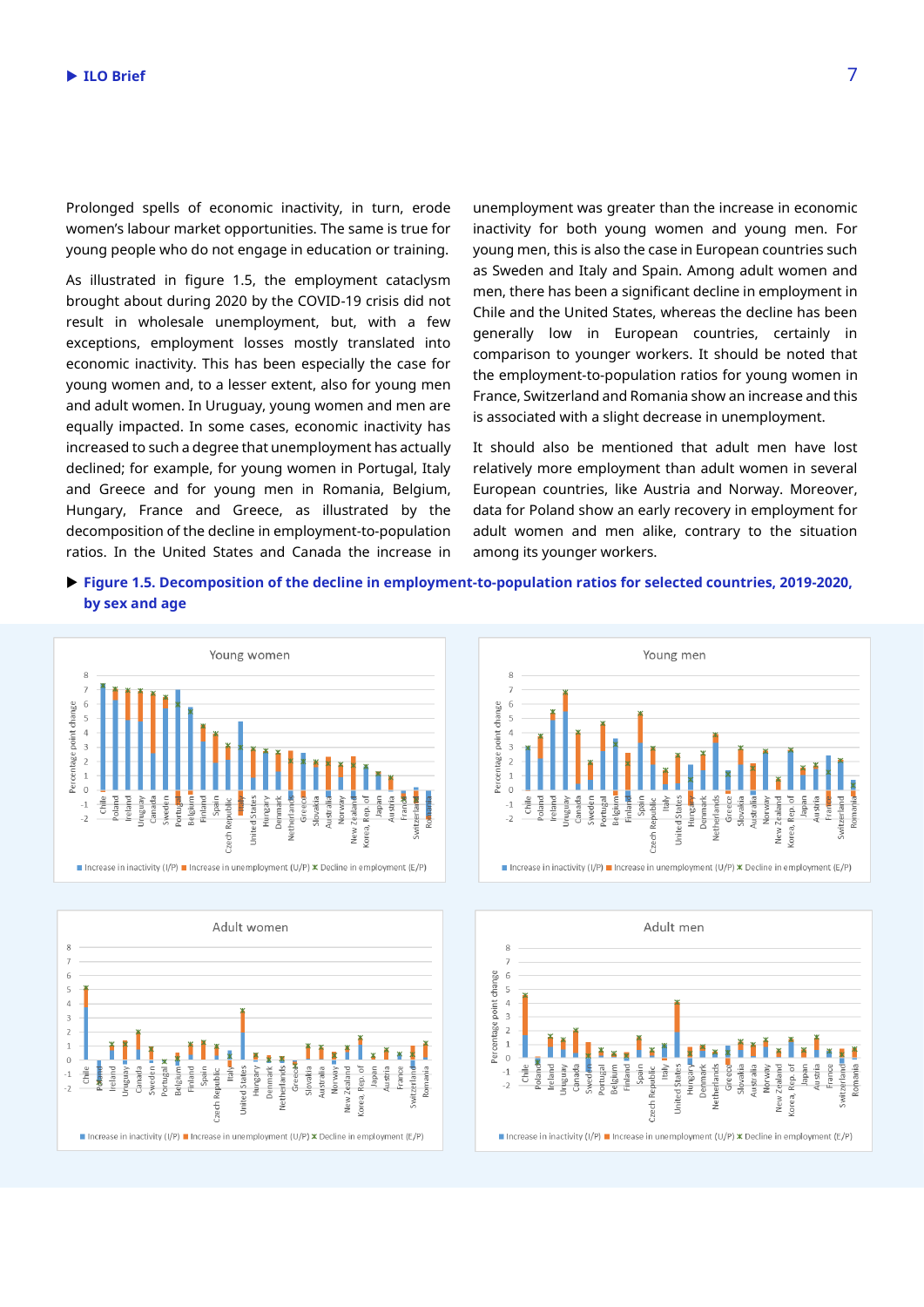# **2. What are the factors behind the gendered impact of the employment crisis?**

### **Women's over-representation in sectors severely impacted by the crisis explains their greater employment losses**

The COVID-19 crisis has impacted women and men differently, depending on the sector of the economy in which they work, their access to labour and social protection, and their care responsibilities. Like in previous crises, women engaged in informal employment are at most risk of losing their sources of income. This is particularly true for women in developing countries. However, this crisis is exceptional in that it is having immediate impacts on sectors that were typically only affected at a much later stage in previous crises. In the past, sectoral segregation shielded women from the worst of the employment impacts. This was because the sectors to contract first were those where the majority of workers were men, for example, manufacturing and construction. In this crisis, however, the sectors that have been hardest hit are the ones in which the majority of workers are women, like accommodation and food services, the wholesale and retail sectors, and domestic work; and also in some labour-intensive segments of manufacturing, such as garment-making, where, again, women are overrepresented among the labour force (box 2.1).

At the beginning of 2020 it was estimated that around 40 per cent of all employed women worked in sectors at the highest risk of job losses during the crisis.<sup>5</sup> This figure rises to almost half of all women workers (49.1 per cent) once some medium-high risk sectors are included.<sup>6</sup> The comparative figures for men were 36.6 and 40.4 per cent, respectively – a gap of 3 to 9 percentage points. The gender gap in the proportion of informal workers within the hardest hit sectors was even wider, with 40 per cent of women working informally in those sectors at the onset of the crisis compared with 32 per cent of men. $^7$ 

<sup>&</sup>lt;sup>5</sup> These are the "high risk sectors" in figure 2.1 below, namely, accommodation and food services; the wholesale and retail trade; real estate, business and administrative activities; and manufacturing.

<sup>6</sup> They are labelled "medium high-risk sectors (1)" in figure 2.1 below, namely, arts, entertainment and recreation; domestic workers; and other service activities.

<sup>7</sup> ILO. 2020. "[ILO Monitor: COVID-19 and the world of work. Third edition. Updated estimates and analysis](https://www.ilo.org/global/topics/coronavirus/impacts-and-responses/WCMS_743146/lang--en/index.htm)". Geneva: ILO.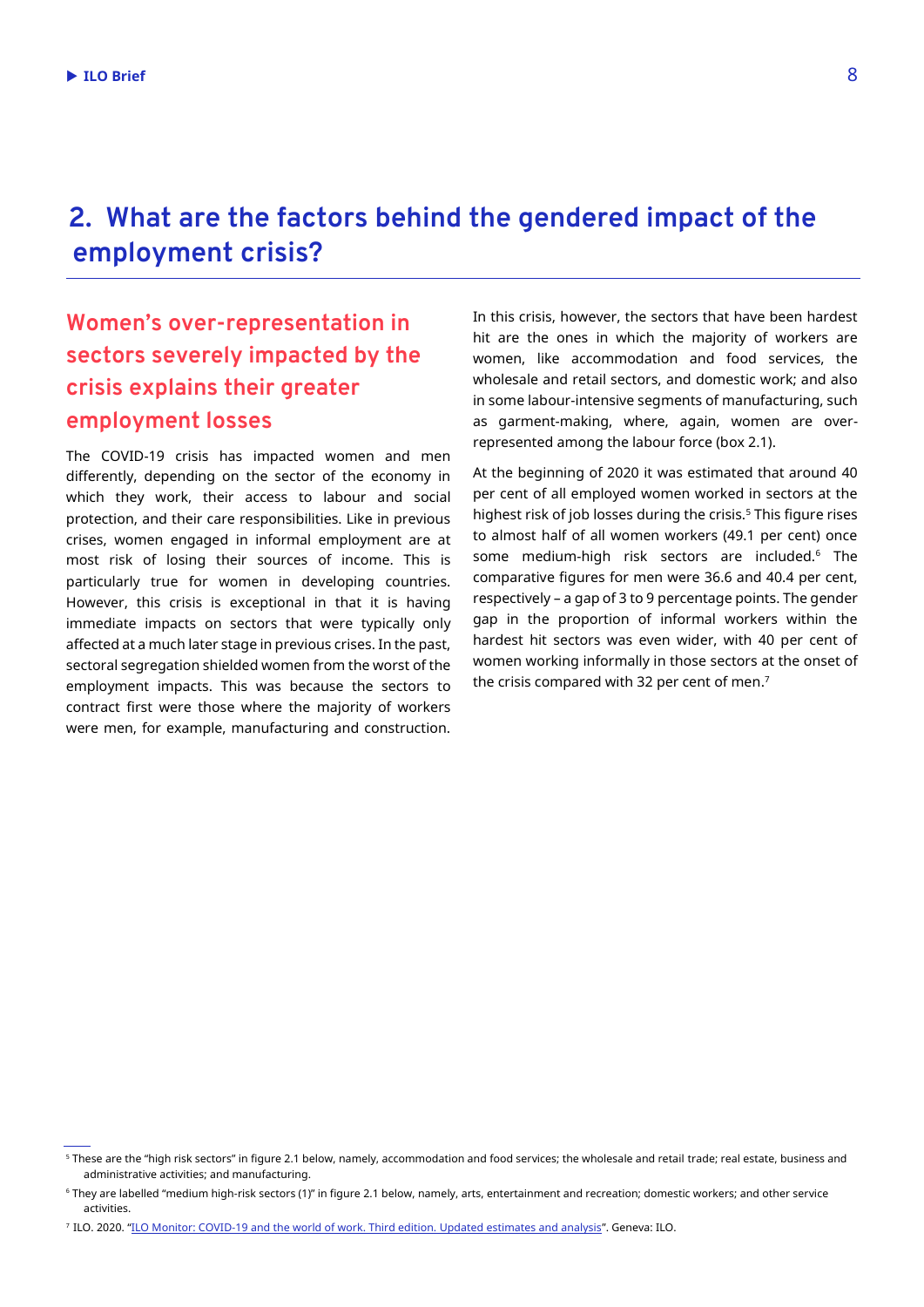#### ▶ Box 2.1. COVID-19 and women in the garment sector

The COVID-19 pandemic and the crisis response have made a significant impact on the garment industry and its global supply chain. It is estimated that approximately 73 million jobs are at high risk within the textiles and garments supply chain, 46 per cent of which (nearly 34 million) are women's jobs. <sup>8</sup> Crisis impacts have been particularly severe for women within garment manufacturing, where they make up about 80 per cent of the labour force globally. 9

Retail and factory closures, border restrictions and business revenue losses resulted in women either temporarily or permanently losing their jobs. Once factories reopened, there were reductions in the labour force, lower incomes for workers and delays in paying salaries, with up to US\$5.8 billion lost in wages. <sup>10</sup> In the context of limited social protection and unequal access to government and financial services, lost income compromises women's ability to meet basic needs, such as food and shelter, leaving themselves and their families at risk of poverty and hunger. <sup>11</sup> In addition, decreased or lost earnings can detrimentally affect women's bargaining power and status within the household.

Economic recovery will not automatically lead to "business as usual". It remains to be seen whether the demand for apparel (and workers) will return to its pre-crisis level. Fewer formal employment opportunities within the garments industry could lead to women resorting to informal employment, both within and outside the sector, and to other forms of work associated with lower incomes and limited labour and social protection. Moreover, those women who do return to the factory floor risk contracting COVID-19, not only at the workplace, but also during the commute or when sleeping in employer-provided dormitories. Finally, a reorganization of the supply chain and upgraded digital and automation technologies in the aftermath of the COVID-19 crisis may disproportionately threaten women's employment as a consequence of occupational segregation and their over-representation in lower-skilled jobs throughout the garment supply chain.

Effectively addressing these and the many other challenges faced by women when working in the garment industry requires greater representation within trade unions, employers' organizations, factory management and other labour institutions. <sup>12</sup> In this regard, the Call to Action "COVID-19: Action in the Global Garment Industry" – endorsed by brands, manufacturers and worker's organizations – has the potential to catalyse action from around the global garment industry in support of manufacturers and protect the income, health and employment of garment workers.

Figure 2.1 shows the impact made by the crisis on employment by economic sector grouped according to risk and by gender for a selection of countries for which microdata are available. It is no coincidence that in countries where the net loss of employment has been the greatest<sup>13</sup> (most of them in The Americas), the impact has been far worse for women than men. This is in line with the aggregate analysis in section 1. Among those countries

selected, Peru, Costa Rica, Ecuador, Chile, Brazil, Mexico and the United States, and Georgia outside The Americas, are shown to have experienced dramatic declines in employment. In countries such as Viet Nam, Poland and Serbia, there men gained in employment in some sectors, but not enough to compensate for the losses in others. Women's employment shows a similar pattern to this in Austria, Greece, Poland, the Republic of Korea and Serbia.

<sup>&</sup>lt;sup>8</sup> ILO. 2020. "[COVID-19 and global supply chains: How the jobs crisis propagates across borders"](https://www.ilo.org/global/research/policy-briefs/WCMS_749368/lang--en/index.htm). Geneva: ILO.

<sup>9</sup> ILO. 2019."[The Future of Work in Textiles, Clothing, Leather and Footwear](https://www.ilo.org/sector/Resources/publications/WCMS_669355/lang--en/index.htm)". Geneva: ILO.

<sup>10</sup> Abdulla, H. 2020. "Garment Workers Underpaid by up to US\$5.8bn during Pandemic." *just-style*, 10 August; ILO. 2021. "[Moving the needle: Gender](https://www.ilo.org/asia/publications/WCMS_789822/lang--en/index.htm)  [equality and decent work in Asia's garment sector"](https://www.ilo.org/asia/publications/WCMS_789822/lang--en/index.htm), Bangkok: ILO; ILO, Better World and Cornell University, School of Industrial and Labour Relations. 2020. "[The supply chain ripple effect: How COVID-19 is affecting garment workers and factories in Asia and the Pacific](https://www.ilo.org/asia/publications/issue-briefs/WCMS_758626/lang--en/index.htm)". Bangkok: ILO

<sup>&</sup>lt;sup>11</sup> ILO. 2020. "[Gendered impacts of COVID-19 on the garment sector](https://www.ilo.org/asia/publications/WCMS_760374/lang--en/index.htm)". Geneva: ILO

<sup>12</sup> Ibid.

<sup>&</sup>lt;sup>13</sup> In figure 2.1, employment losses are evident when a sector has lost employment (bars to the left of 0%), as is the case for all sectors in Costa Rica, and employment gains are evident when a sector has increased employment (bars to the right of 0%); for example, the medium-low risk sector for women in Peru. There are no countries among those selected where either women or men made net gains in employment (bars to the right being greater in magnitude than bars to the left of 0%).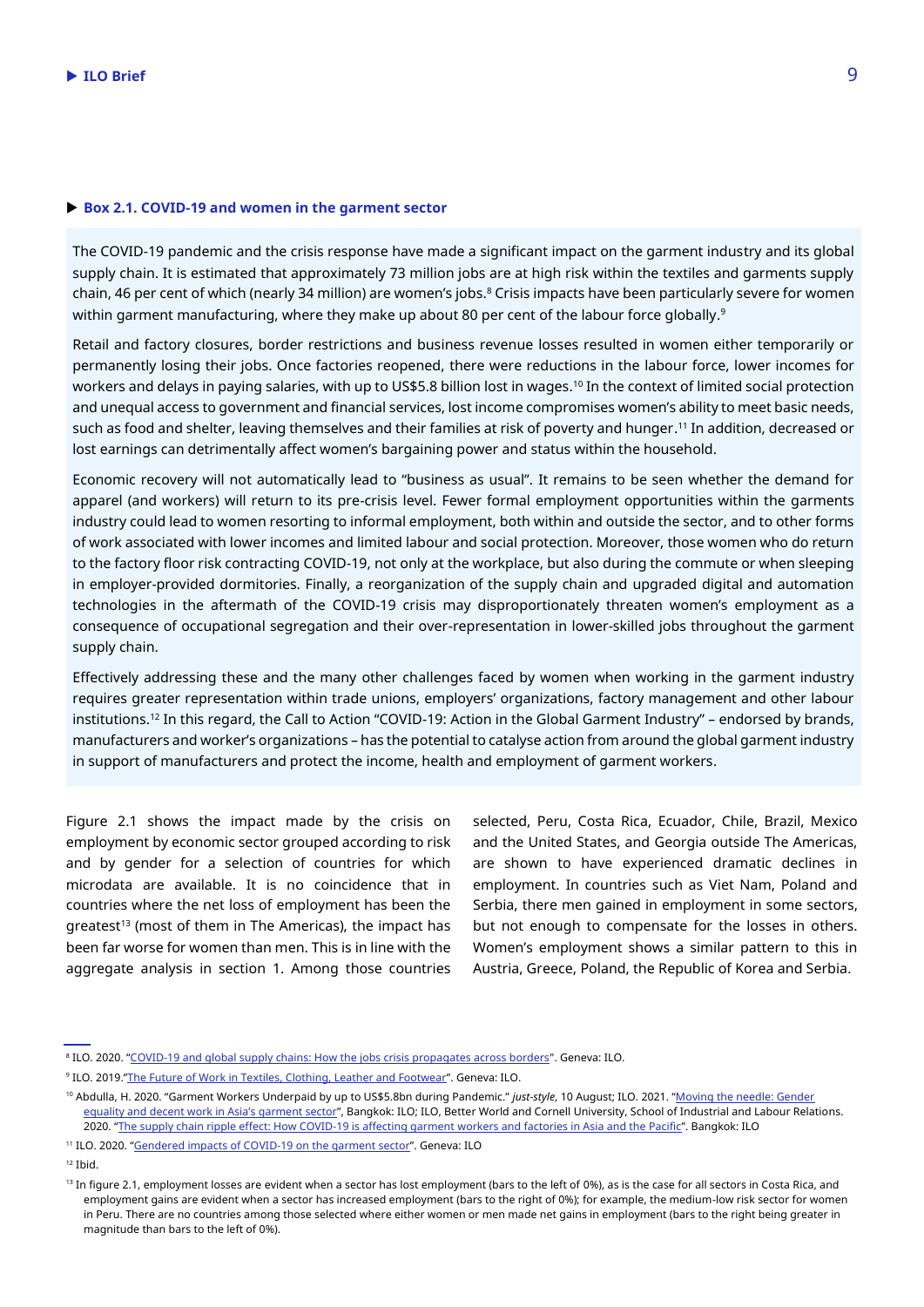

 **Figure 2.1. Share of employment losses and gains by sector grouped according to risk of being impacted by the crisis, end of 2020, women and men**

Note: *High risk* sectors are: manufacturing (C); wholesale and retail trade; motor vehicle and motorcycle repair (G); accommodation and food services (I); real estate activities (L); professional, scientific and technical activities (M); and administrative and support services (N). *Medium-high risk* (1) sectors are: the arts, entertainment and recreation (R); other service activities (S); domestic activities for household employers; undifferentiated goods and services activities undertaken by households for own use (T). *Medium-high risk* (2) sectors are: transportation and storage (H) and information and communication (J). *Medium risk* sectors are: construction (F); financial and insurance activities (K); and mining and quarrying (B). *Medium-low risk* sectors are: agriculture; and forestry and fishing (A). *Low risk* sectors are: electricity; and gas, steam and airconditioning supply (D); water supply; sewerage, waste management and remediation activities (E); public administration and defence; compulsory social security (O); education (P); and human health and social work activities (Q).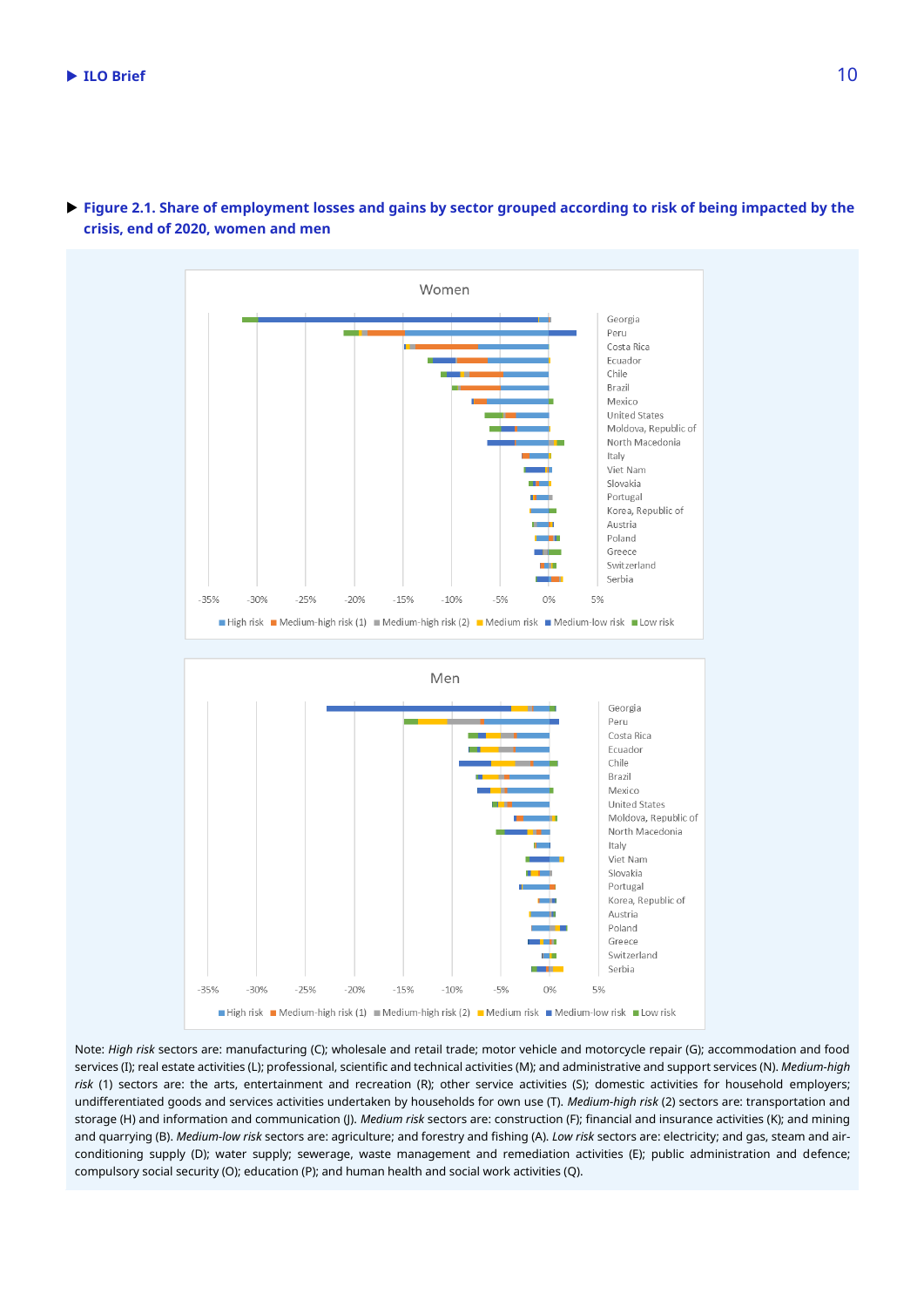In corroboration of ILO estimates, figure 2.1 shows women lost most jobs in high-risk sectors, especially in accommodation and food, and retail, where they are overrepresented among the labour force. The employment losses in high-risk sectors were proportionally greater than for men, and this goes a long way towards explaining why the overall employment lost by women was relatively high. In Italy, Mexico, Peru and Portugal, jobs losses in these sectors accounted for 80 per cent or more of women's employment losses overall, while in Brazil, Ecuador, Moldova, North Macedonia and the United States, they accounted for one-half or more. These sectors are followed by medium-high risk (1) sectors, namely, arts and entertainment, domestic work and other service workers, which accounted for one-third or more of the employment lost by women in Brazil, Chile and Costa Rica. Women also experienced significant employment losses in Ecuador, Chile, Georgia, North Macedonia and Viet Nam within agriculture – a medium-low risk sector – when produce was mainly for export. In contrast, in Peru, employment actually grew in agriculture, thereby providing a refuge when all other sectors were contracting. With regards to those few countries where women's employment showed some positive signs, this can be explained by its expansion in lowrisk sectors, possibly due to a net recruitment of workers within the care economy (health and education).

The major job losses experienced by men were likewise concentrated in high-risk sectors, due to an overrepresentation in manufacturing industries; however, the losses in these sectors are proportionally lower than for women working in other high-risk sectors, the exceptions to this pattern being Poland, Portugal and the United States. There were also employment losses for men in medium-risk sectors, where they are over-represented in construction, and medium-high risk (2) sectors, namely, transportation and information and communications, again sectors where men are over-represented.

In summary, analysis confirms that the main factor determining the negative employment impacts during the COVID-19 crisis is the sectoral composition of women's and men's employment. This is associated with long-standing patterns of sectoral segregation, which put women's employment at the centre of the COVID-19 fallout.

Lastly, data from figure 2.1 underscores the fact, this time at a country level, that for women and men alike the job retention policies put in place by certain countries, notably in Europe, mitigated the negative net impact on employment caused by the crisis, meaning comparatively fewer jobs lost overall than in countries with no such policies.

## **Care responsibilities constrained women's labour force participation and compelled many to leave paid employment altogether**

The massive increases in women's economic inactivity resulted from at least two distinctive characteristics of the COVID-19 crisis. First, this demand-and-supply crisis not only restricted job opportunities but also the ability to search for a job, in the absence of which workers could not be among those classed as unemployed, even when available for work. Second, the closure of schools and other care services, restrictions to mobility and, in many cases, the caring for those infected by the virus but suffering only mild symptoms, created an unprecedented demand for care within the home. Available evidence shows that most of this demand fell to women to fulfil, who even prior to what became termed the "lockdown" were already doing most of the unpaid care work. For example, in Turkey, a time-use survey conducted during that country's lockdown, and comparable to one conducted in 2018, shows that, while men's participation in unpaid work increased substantially, particularly for those who switched to teleworking or worked fewer hours, the increase for women was greater still and further widened the gender gap in unpaid work. <sup>14</sup> Interestingly, this survey also found a narrowing of the gender gap in paid work due to the disruption in employment having been relatively less for the women among the respondents.

<sup>&</sup>lt;sup>14</sup> Ilkkaracan, Ipek and Emel Memis. 2021. "Transformation in the Gender Gaps in Paid and Unpaid Work during the COVID-19 Pandemic: Findings from Turkey", *Feminist Economics* 27(1-2): 288-309.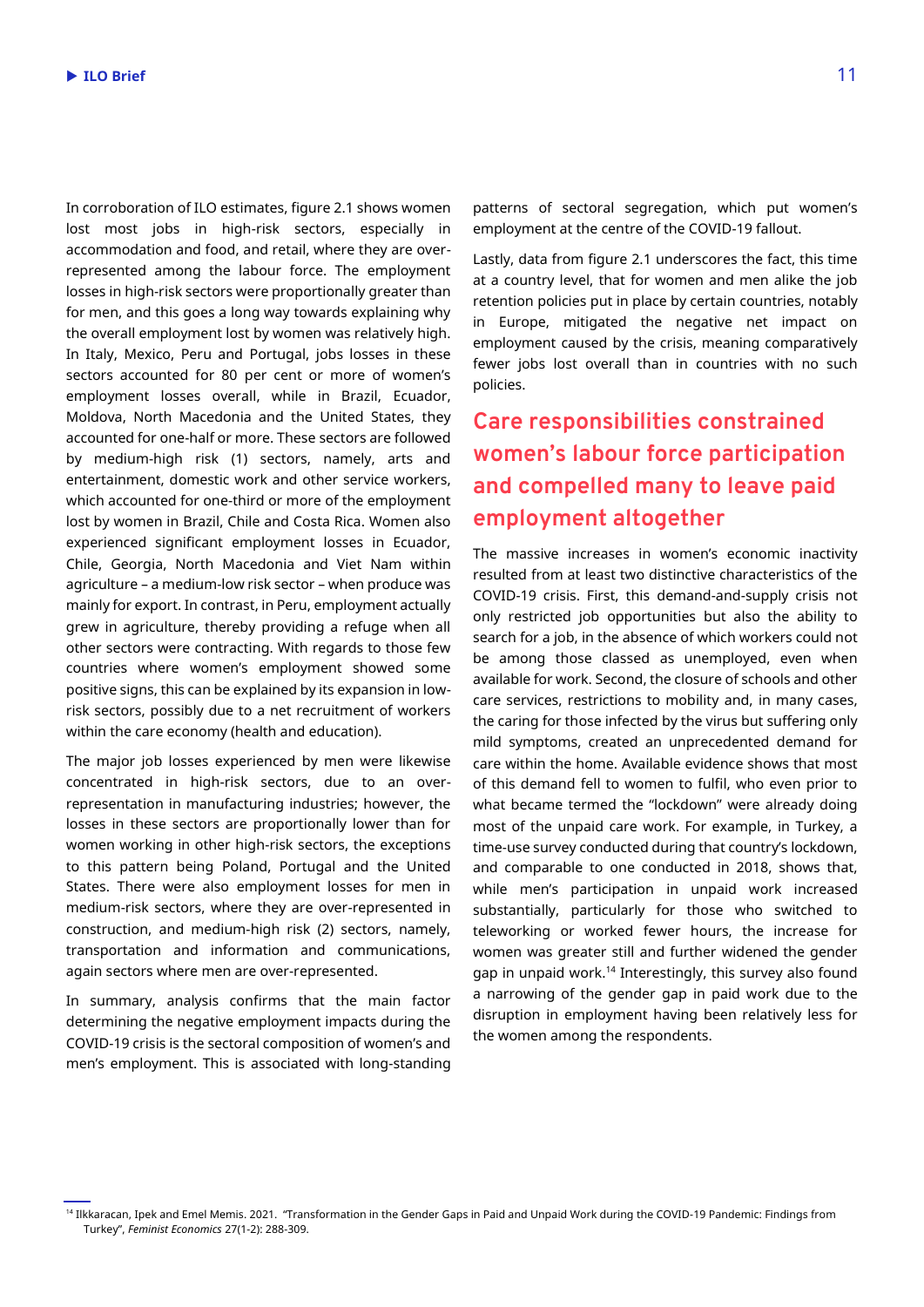In Australia<sup>15</sup> and in the UK, <sup>16</sup> however, there is evidence to the contrary showing that time spent on childcare increased more for men than it did for women in relative terms. That said, although the respective average gender gaps narrowed, in both these countries women continued to shoulder the larger share of the childcare – evidence perhaps of how relatively little childcare men provided prior to the COVID-19 crisis. As in Turkey, the amount of additional childcare provided by men in the United Kingdom was very attuned to their employment situation: that is, time spent on childcare became more gender-equal in households where men worked from home, were furloughed or lost their job. According to the Australian data, there was greater overall dissatisfaction with care arrangements during lockdown compared to the ones in place pre-lockdown; a signal that the redistribution of care work between women and men might not last once circumstances return closer to normality. For women, greater relative equity in this regard did not compensate for the extra unpaid care work generated by the pandemic. 17

It is a similar picture for selected Asia-Pacific countries, where gender gaps in unpaid care work narrowed, but women continued to perform the larger share of the

work. <sup>18</sup> Employed women, however, received less support with household tasks compared to employed men, something also noticeable in Turkey. This may have forced some women to cut their paid hours or leave employment altogether. In the Republic of Korea, for example, 5.5 per cent of women were on leave of absence during the pandemic, double the proportion of men. Evidence appears to indicate that possibly 60 per cent of the gender gap in leave of absence is attributable to women's caring responsibilities. 19

What these examples serve to show is just how dependent people's working lives are on the provision of care services, something the COVID-19 pandemic has laid bare for all to see. Indeed, the closing of the very care services taken for granted during "normal" times – from schools to day-care facilities to routine health services and long-term care institutions – served to underscore the fact that they are a pre-requisite for every worker who has family responsibilities to be able to carry out their ordinary duties. Nowhere is this clearer than in the case of health employees and other frontline workers; indeed, in many cases, childcare services had to remain open specifically in order for them to go to work. 20

### **3. Moving towards a gender-responsive recovery**

The ILO projections presented in section 1 picture an uneven recovery process which is already leaving women behind. Extraordinary policy efforts are required if this trend is to be reversed, otherwise the emerging post-COVID-19 world might be one where existing gender inequalities in terms of access and quality of employment are further exacerbated. The *Global call to action for a human-centred recovery from the COVID-19 crisis that is inclusive, sustainable and resilient<sup>21</sup>* adopted by

governments, workers and employers in June 2021 recognizes that: "Women have suffered disproportionate job and income losses, including because of their overrepresentation in the hardest-hit sectors, and many continue to work on the front line, sustaining care systems, economies and societies, while often also doing the majority of unpaid care work, which underscores the need for a gender-responsive recovery." Furthermore, it calls for strategies that have full, productive and freely chosen

<sup>&</sup>lt;sup>15</sup> Craig, Lyn and Brendan Churchill, 2021. "Working and Caring at Home: Gender Differences in the Effects of COVID-19 on Paid and Unpaid Labour in Australia", *Feminist Economics* 27(1-2): 310-326.

<sup>&</sup>lt;sup>16</sup> Sevilla, Almudena, and Sarah Smith. 2020. "[Baby Steps: The Gender Division of Childcare during the COVID-19 Pandemic](https://www.iza.org/de/publications/dp/13302/baby-steps-the-gender-division-of-childcare-during-the-covid-19-pandemic)". IZA DP No. 13302. Bonn: IZA.

<sup>17</sup> Craig and Churchill 2021, op. cit.

<sup>&</sup>lt;sup>18</sup> Seck, Papa A., Jessamyn O. Encarnacion, Cecilia Tinonin, and Sara Duerto-Valero. 2021. "Gendered Impacts of COVID-19 in Asia and The Pacific: Early Evidence on Deepening Socioeconomic Inequalities in Paid and Unpaid Work". *Feminist Economics* 27(1-2): 117-132.

<sup>19</sup> Ham, Sunyou. 2021. "Explaining Gender Gaps in the South Korean Labour Market During the COVID-19 Pandemic". *Feminist Economics* 27(1-2): 133-151. <sup>20</sup> ILO. 2020. [COVID-19 and the education sector.](https://www.ilo.org/wcmsp5/groups/public/---ed_dialogue/---sector/documents/briefingnote/wcms_742025.pdf) ILO Sectoral Brief. Geneva: ILO.

<sup>&</sup>lt;sup>21</sup> ILO. 2021. "Resolution concerning a global call to action for a human-centred recovery from the COVID-19 crisis that is inclusive, sustainable and <u>[resilient](https://www.ilo.org/ilc/ILCSessions/109/reports/provisional-records/WCMS_803428/lang--en/index.htm)</u>", International Labour Conference 109th, Record No. 5A.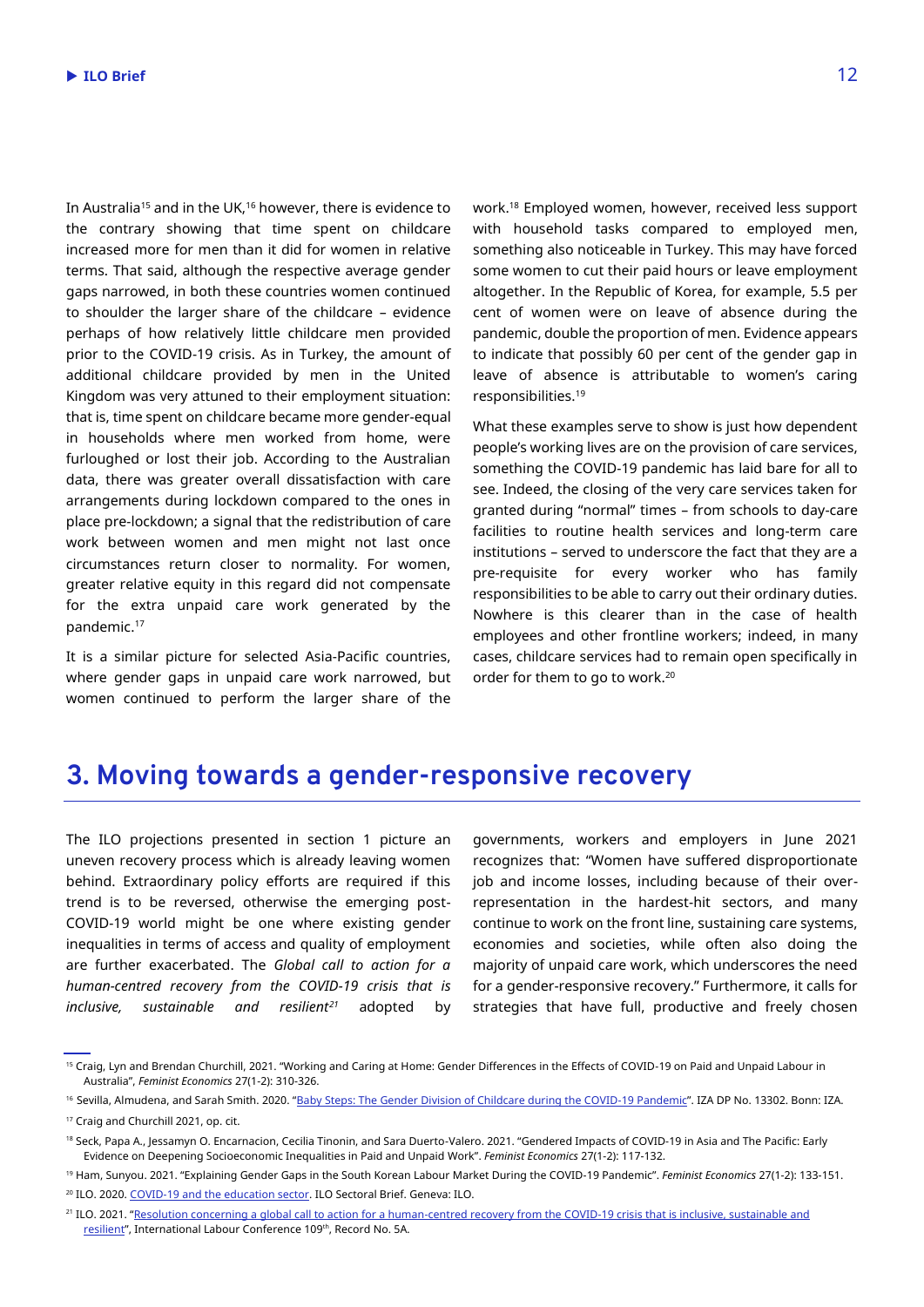employment at their heart, and that are "genderresponsive, to build forward better from the crisis". In other words, building forward better from the crisis should also mean "building forward fairer". 22

#### **Box 3.1. A gender-responsive employment policy framework**

The ILO's mandate to promote "**full, productive, and freely chosen employment**" <sup>23</sup> through comprehensive employment policy frameworks covers **macro, meso and micro policy areas relevant to a country's employment priorities**. <sup>24</sup> Over the decades, the ILO has supported member States in the design, implementation, revision and monitoring of national employment policies that focus on a range of policy areas, from **monetary and fiscal policies, sectoral and industrial strategies (including trade and investment policies) and skills development to employment services and active labour market programmes**. <sup>25</sup> This mandate is emphasized by the *Global call to action for a human-centred recovery*, <sup>26</sup> which calls for strategies for recovering from the pandemic that are "genderresponsive, to build forward better from the crisis". **Gender-responsiveness means explicitly pursuing genderequality objectives**, based on diagnoses of how policy options affect women and men differently.

**Macroeconomic policies are gender-responsive when gender equality concerns are embedded within fiscal and monetary policies.** Fiscal stimulus packages of the kind put in place as the crisis unfolded comprised specific measures to support women and girls in critical policy areas (livelihoods, social protection, health, food security, and public infrastructure and housing). Whether or not the packages provided new resources or only reallocated existing resources had an impact on the size of the fiscal stimulus, and therefore on the ensuing recovery. Particularly in developing countries, avoiding premature fiscal consolidation is key to prevent deepening inequalities. Monetary policies, in turn, can provide liquidity to governments, households and businesses that enables them to avoid bankruptcy and debt buildup, which would slow the recovery. Moving forward, central banks could also embrace developmental objectives that create an environment conducive to the financing of gender-equitable policies.<sup>27</sup>

**Sectoral employment policies are gender-responsive when they promote a just transition to a gender-equitable, job-rich and environmentally-sustainable economy.** The policies that lead to a gender-equitable structural transformation vary from country to country, but what they have in common is a recognition of women as producers, wage earners and unpaid carers, channelling investment to support them in these roles. Industrial policies should enable women and men alike to benefit equally from the creation of jobs, including in new green industries and in the fields of Science, Technology, Engineering and Mathematics (STEM).<sup>28</sup>

**Active labour market policies are gender-responsive when they support women's attachment to the labour market and guarantee their access to productive employment.** These include, for example, employment retention measures to prevent women from losing their jobs; wage subsidies with specific gender balance requirements supportive of women's re-entry into employment; as well as policies that support women's employability and jobreadiness, for example, through help in acquiring digital skills. Inclusive and gender-responsive approaches encourage women's broader labour force participation and can in themselves accelerate the recovery.

<sup>&</sup>lt;sup>22</sup> ILO. 2021. ["Building Forward Fairer: Women's rights to work and at work at the core of](https://www.ilo.org/gender/Informationresources/Publications/WCMS_814499/lang--en/index.htm) the COVID-19 recovery." ILO Policy Brief. Geneva: ILO. <sup>23</sup> [Employment Policy Convention, 1964, No. 122.](https://www.ilo.org/dyn/normlex/en/f?p=NORMLEXPUB:12100:0::NO::P12100_INSTRUMENT_ID:312267)

<sup>24</sup> International Labour Conference. 2014. [Recurrent discussion on the strategic objective of employment.](https://www.ilo.org/ilc/ILCSessions/previous-sessions/103/on-the-agenda/employment/lang--en/index.htm) See also ILO 2020. *[National employment policies](https://www.ilo.org/employment/Whatwedo/Publications/policy-briefs/WCMS_756676/lang--en/index.htm)  [for an inclusive, job-rich recovery from the COVID-19 crisis](https://www.ilo.org/employment/Whatwedo/Publications/policy-briefs/WCMS_756676/lang--en/index.htm)*. ILO Policy Brief. Geneva: ILO.

<sup>&</sup>lt;sup>25</sup> D'Achon, Eléonore. 2021. *Two decades of national employment policies 2000-2020. Part I: Employment policy design: Lessons from the past, policies for the [future](https://www.ilo.org/global/topics/youth-employment/publications/WCMS_817748/lang--en/index.htm)*. Geneva: ILO.

<sup>&</sup>lt;sup>26</sup> ILO. 2021. "Resolution concerning a global call to action for a human-centred recovery from the COVID-19 crisis that is inclusive, sustainable and [resilient](https://www.ilo.org/ilc/ILCSessions/109/reports/provisional-records/WCMS_803428/lang--en/index.htm)", International Labour Conference 109<sup>th</sup>, Record No. 5A.

<sup>27</sup> UN Women–ILO. 2021. *[How to assess fiscal stimulus packages from a gender equality perspective](https://www.ilo.org/employment/Whatwedo/Publications/WCMS_766991/lang--en/index.htm)*, UN Women–ILO Joint Programme: Promoting Decent Employment for Women through Inclusive Growth Strategies and Investments in Care. Geneva: UN Women–ILO.

<sup>28</sup> UN Women–ILO. 2021. *[Assessing the gendered employment impacts of COVID-19 and supporting a gender-responsive recovery.](https://www.ilo.org/employment/Whatwedo/Publications/WCMS_778847/lang--en/index.htm)* UN Women–ILO Joint Programme: Promoting Decent Employment for Women through Inclusive Growth Strategies and Investments in Care. Geneva: UN Women–ILO.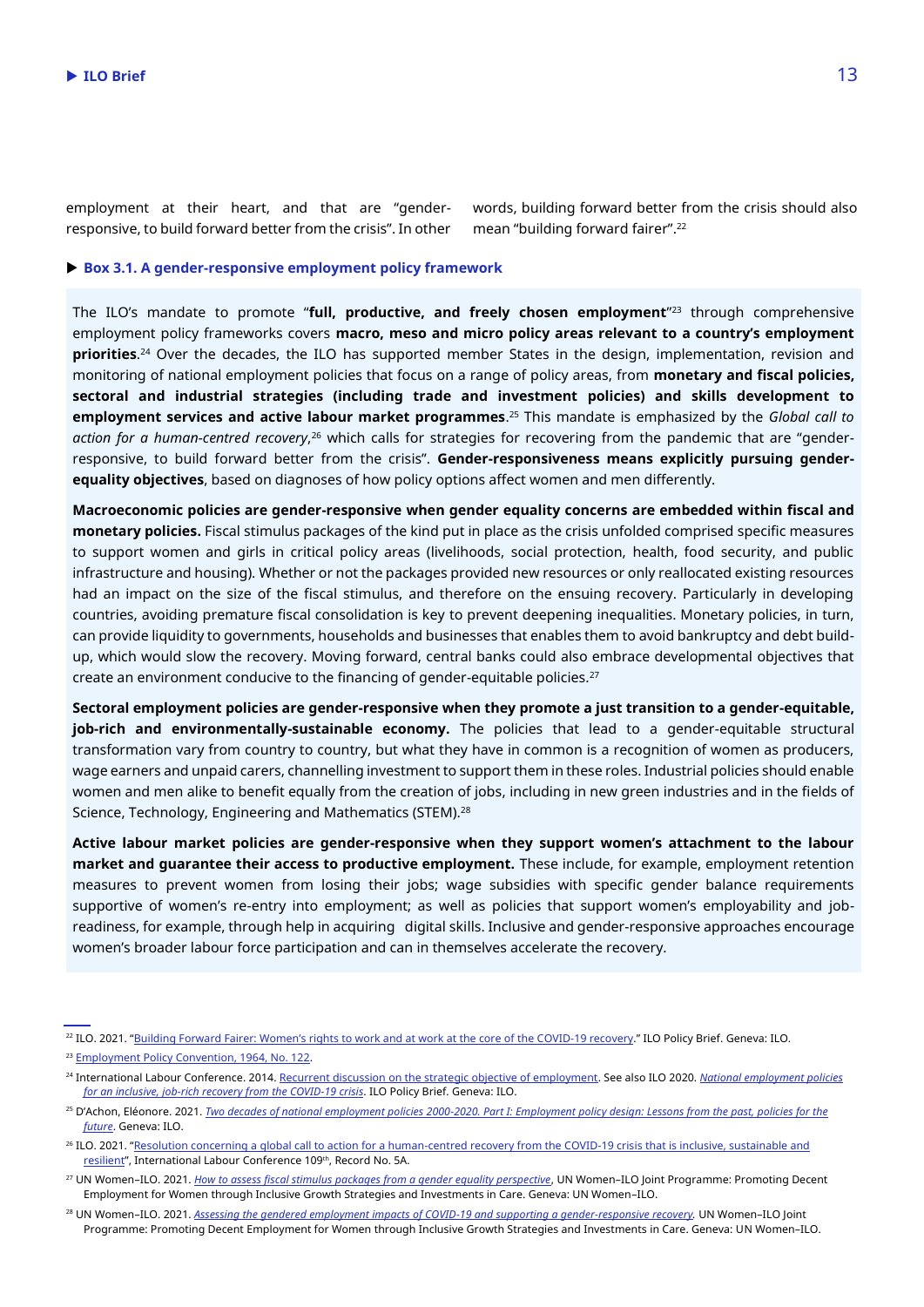Strategies for a gender-responsive recovery must therefore:

**Promote gender-responsive employment policies, particularly through macroeconomic, sectoral and labour market policies that address effectively the gender-specific effects of the COVID-19 crisis and support the creation of full and productive employment for women**

Given the disproportionate adverse impact the crisis has had on women and girls, it is imperative that gender equality is embedded in employment policy responses. Comprehensive, gender-responsive employment policies can do this on multiple fronts (see box 3.1). For instance, macroeconomic policies could focus on boosting aggregate demand through stimulus packages, comprising both monetary and fiscal policies, in ways that support employment retention and creation, with a specific focus on women's employment and income. 29

Persistent patterns of sectoral gender segregation continue to seriously hinder gender equality, trapping women in low-productivity sectors, with only limited access to high-productivity, high-paying jobs, even when they have the necessary educational credentials. Moreover, as

the current crisis has proved once again, barriers to entry into high-productivity sectors become that much higher during times of crises, as exclusionary gender norms serve to ration scarce jobs. <sup>30</sup> The ILO's *Global call to action for a human-centred recovery from the COVID-19 crisis that is inclusive, sustainable and resilient* calls for "appropriate public and private investment in sectors hit hardest by the crisis, such as hospitality, tourism, transport, arts and recreation and some parts of retail", most of which are predominantly employ women, and, as discussed earlier, account for most of the employment losses by women. Sectoral and industrial policies can foster equity by supporting these sectors, as well as by incentivising the entry of women into strategic, fast-recovering sectors.

Labour market policies, moreover, need to be designed with a view to supporting women's entrance into productive employment, particularly with regards to young women (see box 3.2). For example, Public Employment Services (PES) that explicitly adopt a gender approach during planning and when in operation are more likely to produce gender equitable outcomes.<sup>31</sup> In turn, public employment programmes that directly create employment can choose to establish quotas guaranteeing women share in the benefit. <sup>32</sup> Closing the gender skills gap is also made possible by gender-responsive upskilling and reskilling policies that enable women to take full advantage of the decent job opportunities on offer.

<sup>&</sup>lt;sup>29</sup> UN Women-ILO. 2021. *[How to assess fiscal stimulus packages from a gender equality perspective](https://www.ilo.org/employment/Whatwedo/Publications/WCMS_766991/lang--en/index.htm)*, UN Women-ILO Joint Programme: Promoting Decent Employment for Women through Inclusive Growth Strategies and Investments in Care. Geneva: UN Women–ILO.

<sup>30</sup> ILO. 2019. *[Gender Impacts of Structural Transformation](https://www.ilo.org/emppolicy/projects/sida/18-19/WCMS_735154/lang--en/index.htm)*. ILO/SIDA Partnership on Employment. Technical Brief No. 2. Geneva: ILO.

<sup>31</sup> ILO. 2020. "[COVID-19: Public employment services and](https://www.ilo.org/employment/Whatwedo/Publications/policy-briefs/WCMS_753404/lang--en/index.htm) labour market policy responses". ILO Policy brief. Geneva: ILO.

<sup>32</sup> United Nations Development Programme[, COVID-19 Global Gender Response Tracker](https://data.undp.org/gendertracker/).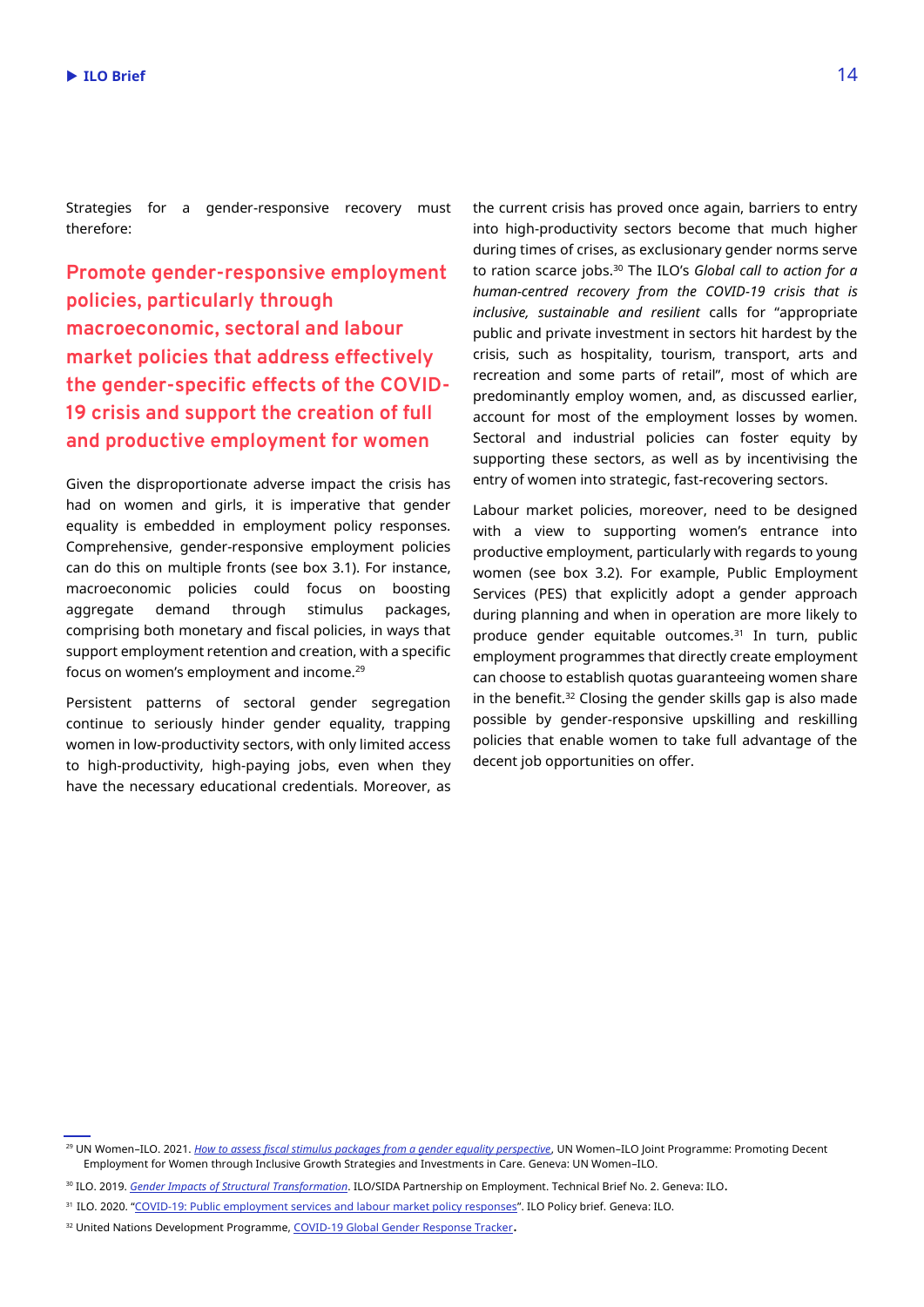#### **Box 3.2. Employment policies need to be sensitive to young people, particularly young women**

**A majority of COVID-19 employment and labour market policy responses attended to the wider challenges of the pandemic, but were often not attuned to the specific pandemic-induced challenges faced by young people.** It is the case that young people come within the ambit of policy responses simply by being part of the general population. The difficulty with this is that young people face distinct challenges that disadvantage them in comparison to older adults. These include having less work experience and financial capital, weaker social networks and being prone to higher levels of informality and in-work poverty. For instance, lockdown measures allowing teleworking helped those already in work, but not young people actively seeking work or having just left school or university. Moreover, youth are often ineligible for unemployment benefits, having not yet worked for the period required to qualify for welfare. $^{\rm 33}$ 

**Active labour market policies need to serve youth better – young women, in particular – if the emergence of a "lockdown generation" is to be prevented.** Young people were the ones to find themselves most at risk of unemployment and discouragement during the crisis. To help in their search for a first job, public employment services and active labour market policies could now actively support them through key transitions from school-to-work and between jobs. Inclusive, gender-responsive active labour market policies (ALMPs) should be given priority in order to ensure that youth, in particular young women, do not fall further behind in employment.

**Promote appropriate public and private investment in the care sector, which has the strong potential not only to expand decent work opportunities – especially for women – but also strengthen the resilience of economies and societies and enable workers with family responsibilities to engage in employment** 

The crisis has exposed weaknesses in health systems and the investment required in order to keep schools functioning and students connected throughout a crisis and beyond. The ILO's *Global call to action for a humancentred recovery from the COVID-19 crisis that is inclusive, sustainable and resilient* calls for "appropriate public and private investment in sectors (…) with strong potential to expand decent work opportunities, such as the care economy, education and infrastructure development". Investments in health that include long-term care, and in education that include early childhood care and education,

have the potential of becoming integral to any genderresponsive and job-rich recovery strategy, given their positive affect on generating decent work opportunities, for women in particular, but also for men. Investment in care services contributes to the integration of women into the labour market by redistributing care work. Care services are also welfare-enhancing and build resilience. 34

Care workers have been and remain essential to overcoming the pandemic. Investment in care services needs to be made alongside improvements in working conditions, to include wages, working time, safety and health at work, as well as proper representation and collective bargaining for care workers. Better working conditions for care workers improve the quality of care provided. This is to the benefit of care recipients and unpaid carers, who are mostly women. Given the high percentage of women within the care labour force (including domestic workers), and the significant numbers of youth it employs around the world (about 12 per cent prior to the pandemic), an improvement in working conditions in the care sector would be an important and much needed benefit to women and young workers.

<sup>&</sup>lt;sup>33</sup> Barford, Anna, Adam Coutts and Garima Sahai. 2021. *Youth Employment in Times of COVID. A global review of COVID-19 policy responses to tackle [\(un\)employment and disadvantage among young people](https://www.ilo.org/skills/pubs/WCMS_823751/lang--en/index.htm)*. Geneva: ILO.

<sup>34</sup> UN Women–ILO. 2021. *[A guide to public investments in the care economy](https://www.ilo.org/employment/Whatwedo/Publications/WCMS_767029/lang--en/index.htm)*, UN Women–ILO Joint Programme: Promoting Decent Employment for Women through Inclusive Growth Strategies and Investments in Care. Geneva: UN Women–ILO.